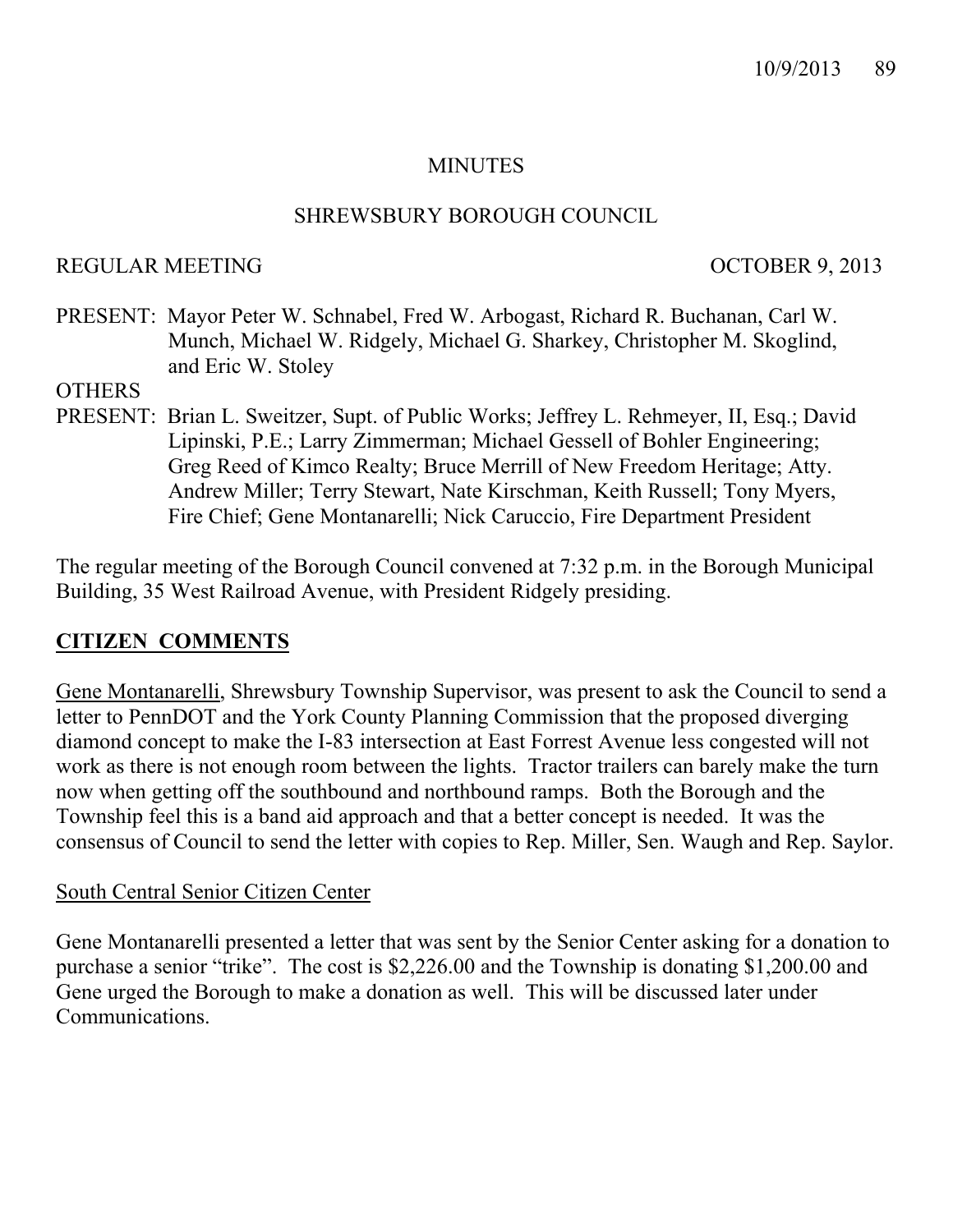Keith Russell, representing Rose Ambulance, and the request from the County's Department of Emergency Services that the Borough should choose Rose Ambulance as the  $3<sup>rd</sup>$  due ambulance for the EMS response assignment.

Fire Chief Tony Myers was in agreement and stated he will be sending a letter to Council asking for the same thing for fire responses.

M. Sharkey moved to authorize President Ridgely to sign the letter indicating Rose Ambulance as the 3rd due.

F. Arbogast seconded. The motion carried with all in favor.

Larry Zimmerman, representing the Shrewsbury Merchants, stated this year's Fall Fest was the best one yet. There was a lot of community participation and it was well done. Larry presented checks in the amount of \$1,000.00 each to the Shrewsbury Volunteer Fire Company and to the Borough for the playground fund. Nick Caruccio, President of the fire company, thanked Larry and the merchants for the support. President Ridgely thanked Larry as well.

Bruce Merrill, representing the New Freedom Heritage group, stated he made a presentation last week at the Southern Regional Police Commission to see if there is interest in having a documentary made of the history of the police services in the four participating members of the Police Commission. The Commission voted to donate \$1,100.00 provided the other four historical societies donate the same amount. The total cost of the project is \$20,000.00 with the York County Cultural Alliance giving \$14,500.00, with \$5,500.00 coming from the historical societies and the police commission. Stewartstown Historical Society and the Shrewsbury Historical Society (not active) will not support the project. The proposal is due November 1.

After a pause, R. Buchanan made a motion to donate \$1,500.00 provided contributions also come from the other municipalities.

C. Skoglind reluctantly seconded. There was further discussion as to whether this is necessary and what purpose would it serve. It would be useful to present to solicit membership from other municipalities. Given the economy, it was mentioned that the money would be better spent with a direct payment to the police or fire departments.

| Roll call vote: | Buchanan | yes, in favor |
|-----------------|----------|---------------|
|                 | Munch    | no, opposed   |
|                 | Skoglind | yes, in favor |
|                 | Sharkey  | no, opposed   |
|                 | Stoley   | no, opposed   |
|                 | Arbogast | no, opposed   |
|                 | Ridgely  | yes, in favor |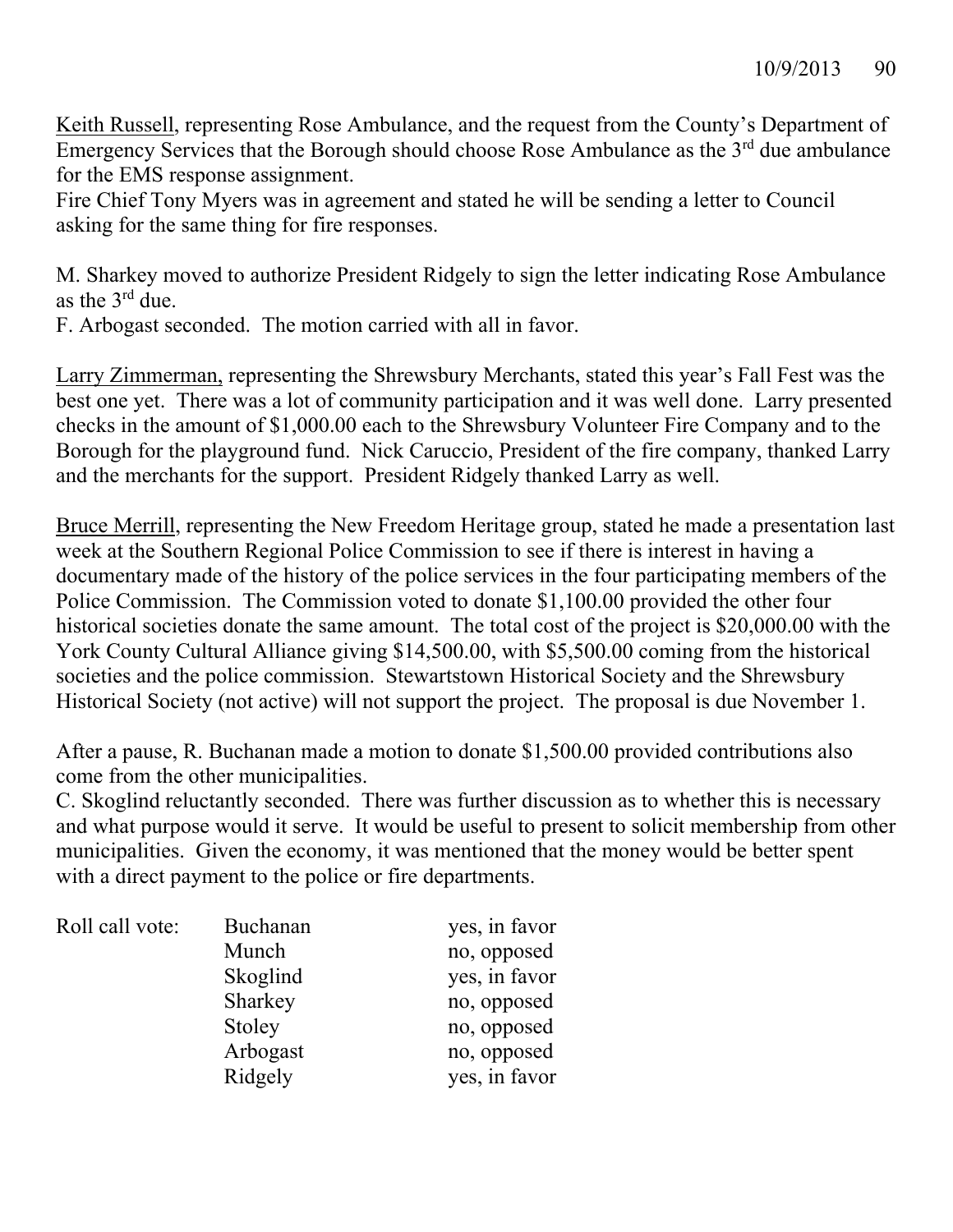# **APPROVAL OF MINUTES**

The minutes of the September 11, 2013, meeting were approved by unanimous consent by those who were at the meeting.

# **APPROVAL OF EXPENDITURES AND REPORT OF ACCOUNTS**

The September expenditures and report of accounts will be approved at the November meeting.

### **BILL LIST**

The bill list for September was presented: General account: check numbers 11856 thru 11905 ; Water account: check numbers 5033 thru 5050; Sewer account: check numbers 4705 thru 4718; Highway Aid: none.

- C. Skoglind moved to approve the September bill list.
- M. Sharkey and E. Stoley seconded. The motion carried with all in favor.

# **PAYROLL REGISTER**

C. Skoglind moved to approve the September 3, 16, and 30, payroll registers. M. Sharkey seconded. The motion carried with all in favor.

# **SUBDIVISION AND LAND DEVELOPMENT BUSINESS**

#### Members 1<sup>st</sup> Credit Union Subdivision and Land Development Plans

This is a request to subdivide a .851 acre parcel from the Shrewsbury Square Shopping Center for Members 1st Credit Union. This parcel will not have its own driveway, a variance was granted by the Zoning Hearing Board and will have an easement agreement with the owner of the shopping center for ingress and egress. There will be no buffer on the south side as a variance was approved by the Zoning Hearing Board. The staff and the Planning Commission have seen the plan. E. Stoley stated he reviewed the Agreement of Covenants, Easements and Restrictions and wanted to make it clear that the Borough will not enforce this to restrict any future use but that the parcel must adhere to the Zoning Ordinance. The Borough will not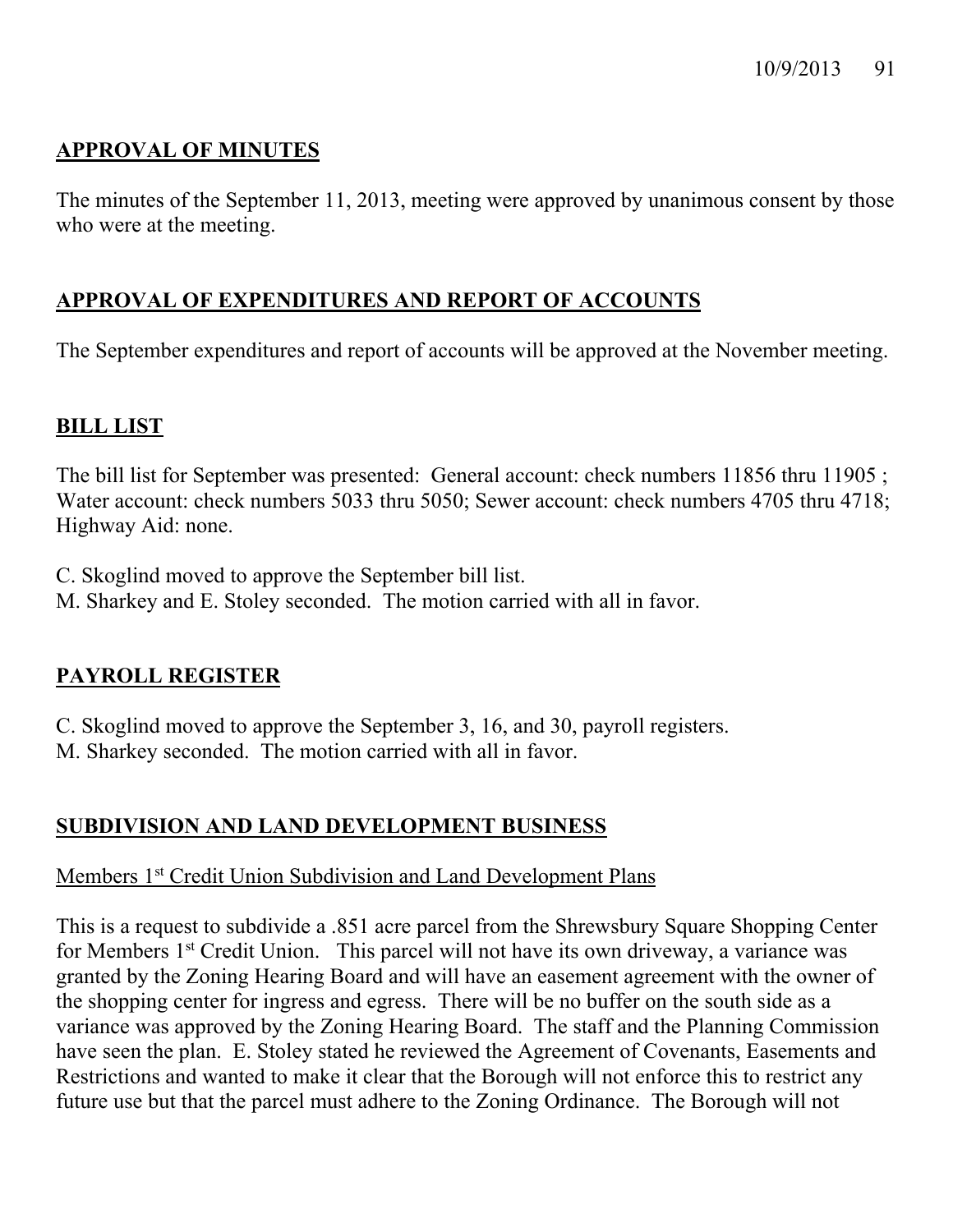maintain the easement or the driveway as Kimco Realty and Members 1<sup>st</sup> have asked for a landlocked lot.

There are enough parking spaces remaining for the rest of the shopping center at this time but will be reviewed as uses come and go. There were many open items remaining on the September 23 Planning Commission/staff review minutes, one of which is the sewer planning module, which has not yet been submitted.

E. Stoley moved to approve the Final Minor Subdivision plan creating two irregularly-shaped parcels (the landlocked parcel for Members 1<sup>st</sup> and the remaining shopping center parcel) and that by the creation of these lots no further requests for variances will be granted as these irregularities were caused by the applicants; further, the parcels share an easement for the existing stormwater management facility and maintenance is the responsibility of the applicants; further, no driveway is to be put in as there is a shared easement to the existing driveway owned by the shopping center and this easement will be maintained by the owner of the shopping center at their expense. Also, any deed restrictions put in place by the owner of the shopping center or the owner of the subdivided parcel shall not bind or obligate the Borough to follow that easement as the Borough will follow the uses as allowed by the Zoning Ordinance. Further, all open conditions listed in the Planning Commission minutes from the September 23, 2013, meeting including approval of the planning module being approved by DEP. Further, all easements to be recorded must have final approval by Sol. Rehmeyer prior to being recorded.

R. Buchanan seconded. The motion carried with all in favor. Amended as follows:

E. Stoley moved that the time frame for planning module approval by DEP to be within six months from today.

R. Buchanan seconded. The amendment carried with all in favor.

# Members 1<sup>st</sup> Credit Union Land Development Plan

A special exception was granted by the Zoning Hearing Board for the financial institution in the Commercial zone. There will be no additional overhead lighting, just canopy lights on the building. The landscaping trees and bushes on the west side will be down low on the parking lot level and should not interfere with the sight triangle. Any future problems with sight triangles will be handled by Members 1<sup>st</sup> Credit Union or any future lot owner.

E. Stoley moved to approve the land development plan on a preliminary basis contingent that no development can occur until the final subdivision plan contingencies are met. C. Skoglind seconded. The motion carried with all in favor. This plan needs to be brought back to Council for final approval after all subdivision and land development conditions are met.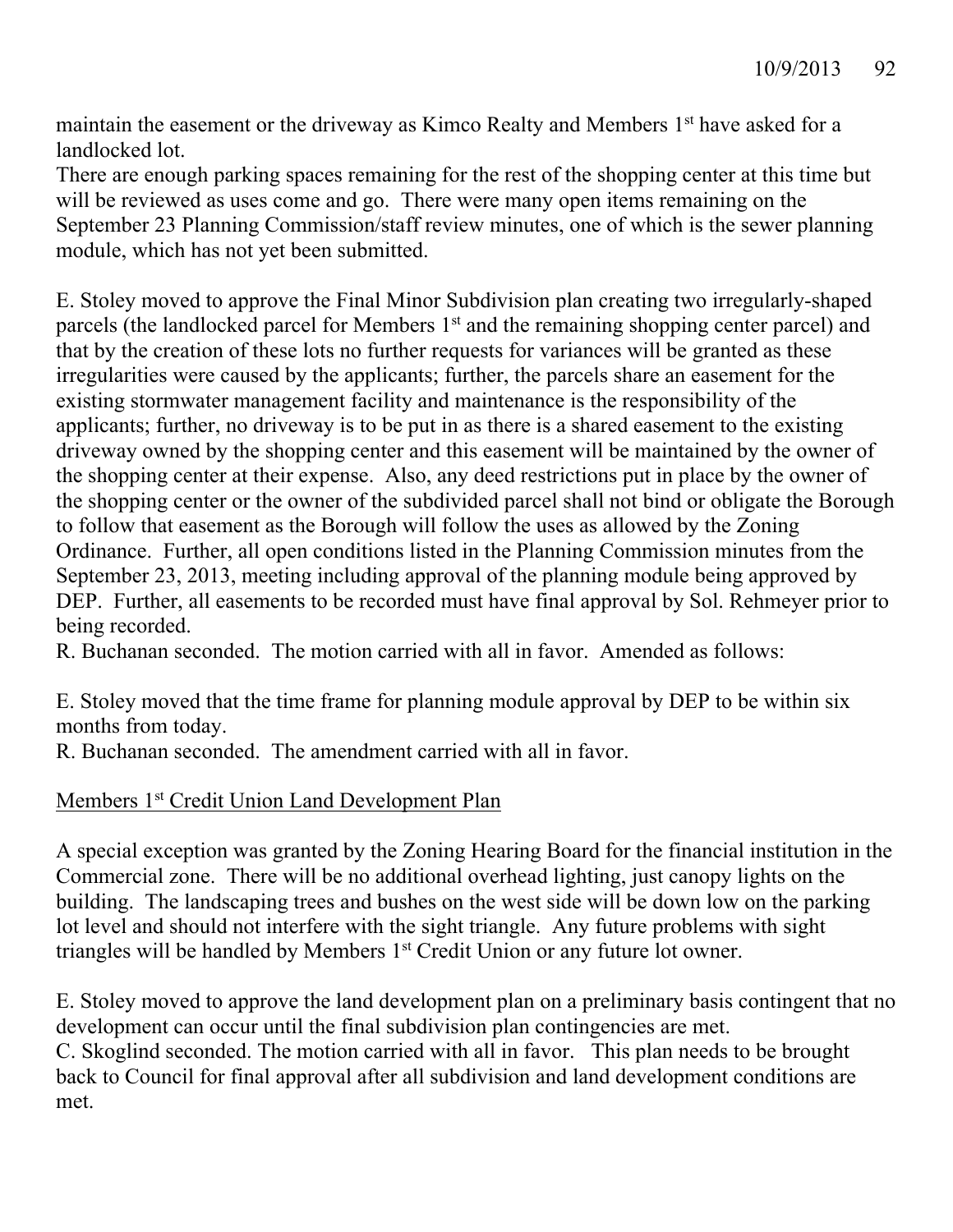## **Southern Regional Police Commission** – Richard R. Buchanan and Mayor Schnabel

Mayor Schnabel highlighted the August police report. R. Buchanan announced that Stewartstown Borough voted unanimously on Monday night to disband their police department and join the Southern Regional Police. The next step is to pass a motion to accept Stewartstown Borough as a member contingent on the intergovernmental agreement being modified. That will be done among the four Council Presidents. The goal is for Stewartstown Borough to be a member as of January 1, 2014.

R. Buchanan moved to conditionally accept Stewartstown Borough as a member pending the necessary amendments and approval of the intergovernmental agreement to be approved by all four member municipalities.

E. Stoley seconded. The motion carried with all in favor.

R. Buchanan was thanked for the time consuming work he and his committee put into a successful outcome.

# **Codes Enforcement** – Keith Hunnings

Keith issued seven permits and sent Pen Mar Recycling a letter regarding outside storage. Eng. Lipinski stated Jason from Pen Mar Recycling called him today.

Council said the temporary signs along the road at the traffic signal along Mt. Airy Road should come down.

#### L & I Audit

Keith said the audit was held and there may be some paperwork items that need to be put in the files.

**Water & Sewer** – Richard R. Buchanan

Blouse Well SRBC Pump Test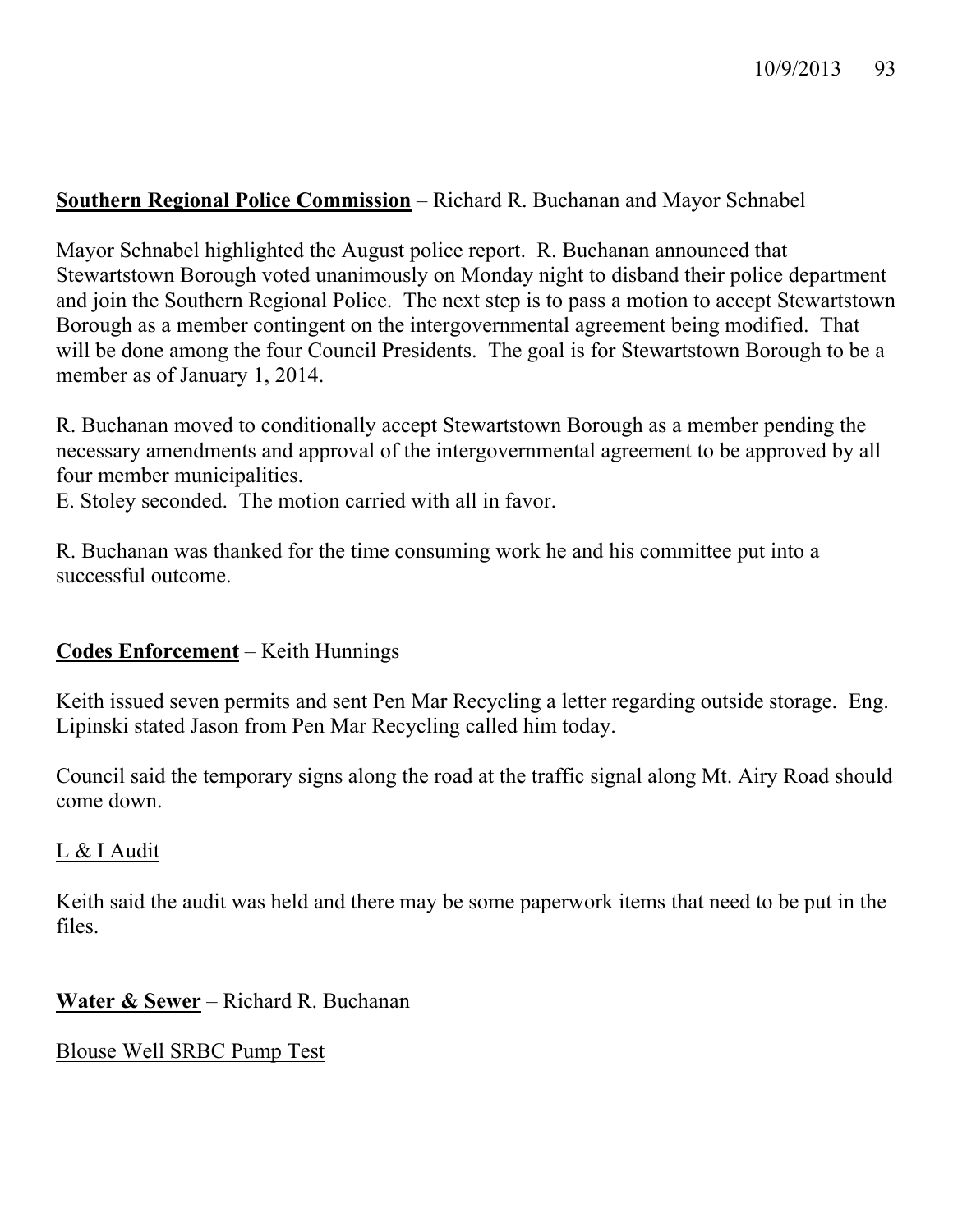The Blouse Well 72-hour pump test was performed from September 23rd through September 26<sup>th</sup>. Our hydrogeologist downloaded the data and will prepare a report for review by the SRBC. There were not any alarming results with the well pump, three monitoring wells, and two weirs. The Blouse Well report should be submitted within two months. The Smith Well pump test will begin next month. The amount spent to date is around \$110,000.00. There will be a Wellhead Committee meeting in the spring for the hydrogeologist to present the results and discuss whether another water source needs to be developed.

# New China Greastrap

New China Restaurant installed an outdoor greasetrap during the week of September 23<sup>rd</sup> per the Borough's recommendations. Their maintenance schedule will be monitored with continued visual inspections and collection of waste manifests.

# Wellhead Protection Meeting

The Wellhead Protection Committee met on September 25<sup>th</sup> and reviewed the AutoZone plans for 95 East Forrest Avenue. The facility profile form was missing information for the Committee to review and the stormwater detention basin will be designed with spill response details. The Committee will meet again on October 30.

# **Public Roads & Lighting** – Eric W. Stoley

# Forrest Avenue Traffic Signal Markings

Shrewsbury Township requested help in marking the intersection at I-83 and the permit for the intersection calls for pedestrian crosswalk markings. The manager at Shrewsbury Township will arrange for a site meeting with PennDOT to look at this intersection more closely and get the permit amended to, hopefully, exclude crosswalks.

# Essex Circle Storm Drainage

Ginny Edwards, the realtor for 44 Lexington Drive, had previously expressed concerns over the stormwater drainage on Essex Circle Drive. When the house at 44 Lexington Drive was built, the owner at that time installed an 18" stormwater pipe to remove the open swale to better utilize his land. The 18" pipe is undersized and handles all the stormwater for Section A of Southern Farms and the development does not have any storm drains. The property owner at 32 Lexington Drive complained about water from his backyard at the onsite meeting. It is believed that this is a private matter because he is at the low point on Lexington Drive. Terry Stewart of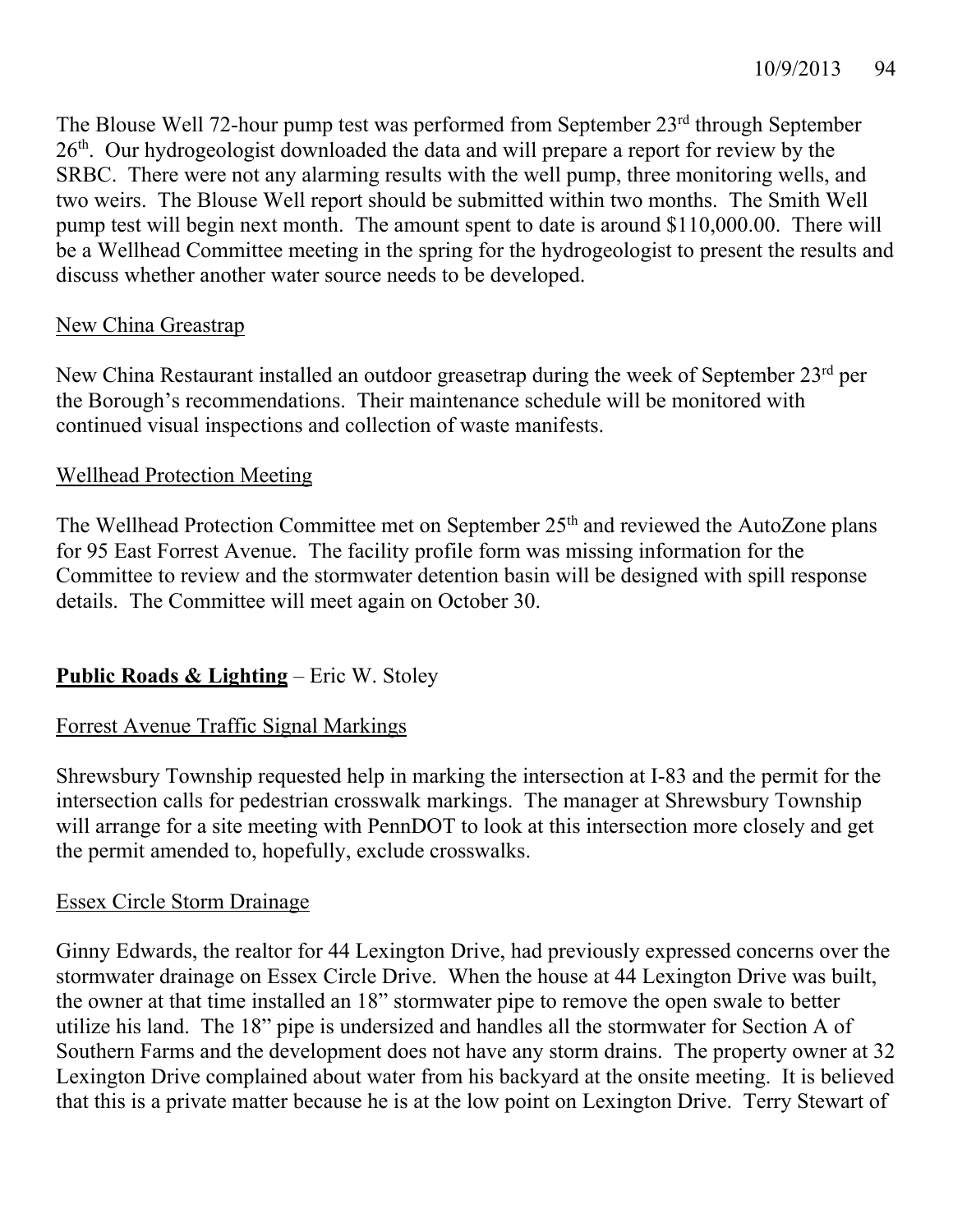32 Lexington Drive was present to say the problem worsened when a property owner above him took out a pool and landscaping and then the water started to run along his home foundation and into his pool. He said his property gets all the runoff from the street and from properties up the street. He tore up his deck, installed a drainage system and a pump. The problem is people have been changing their yards and swales above him but it's not the Borough's to maintain. His best solution would be to install a drainage culvert on the property line but he was told he can't cause a hazard on the roadway.

The storm pipe that the property owner at 44 Lexington Drive installed a few years ago is not in the easement. It was a fairly deep drainage ditch until the owner of 44 Lexington Drive filled it in and installed the small pipe.

# Bridle Road Paving

Kinsley Construction paved Bridle Road with the designated base repairs and sealing on September 20<sup>th</sup> and 23<sup>rd</sup>.

E. Stoley moved to authorize President Ridgely to sign the change order decreasing the cost by \$6,182.75 because of less base repair needed and less materials used. M. Sharkey seconded. The motion carried with all in favor.

E. Stoley moved to pay Kinsley Construction the amount of \$77,295.25.

C. Skoglind seconded. The motion carried with all in favor.

# Extra Snow Plow Driver Bids

One bid was received: Aquatic Resource Restoration Co. in the amount of \$125.00/hour.

E. Stoley moved to accept and award the bid to Aquatic Resource Restoration Co. in the amount of \$125.00/hour.

R. Buchanan seconded. The motion carried with all in favor.

# 19 Covington Drive Speeding Complaint

A new resident that moved in over the weekend sent in a complaint about speeding on his street and it is not safe for his daughter to ride her bike in the street. He asked if a traffic study had been done and asked if speed bumps could be installed. A reply will be sent that yes, a traffic study was done and that no, speed bumps will not be installed. The police will be asked to be set the speed trailer on the street.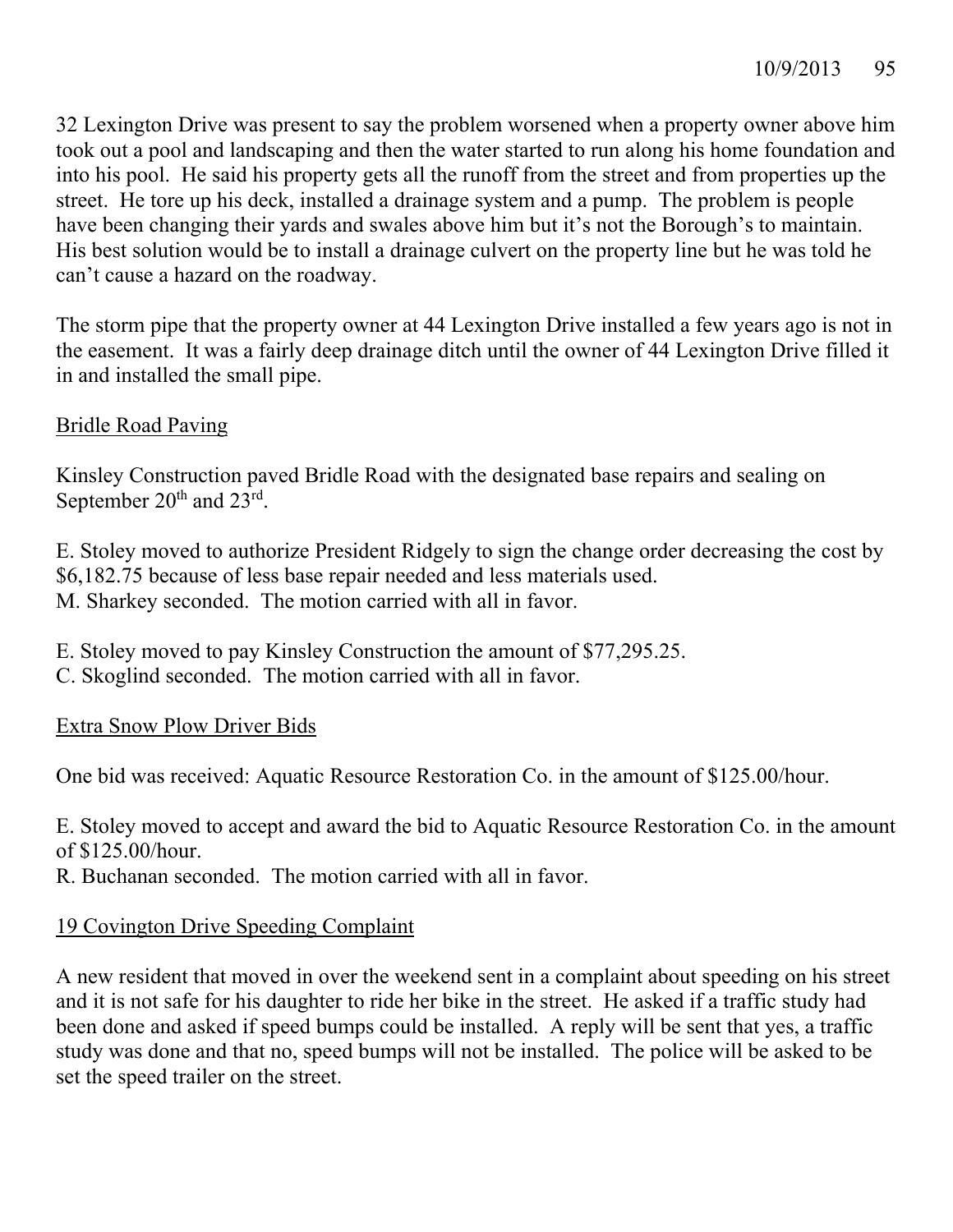## 22 East Clearview Drive Complaint

A complaint was received from this resident that since the stop sign was removed at this intersection that motorists cut the corner short and have made a depression in his yard. The resident will be told that he can place, at his expense and liability, some metal reflective posts to keep vehicles off his property.

### **Public Lands, Buildings and Finance** – Christopher M. Skoglind

### Municipal Authority Customer Ruling

The Secretary previously reported that customers residing in the Township but who were receiving Borough water were to remain Borough customers. After review of the notes from the discussion with the PUC regarding Township water customers, Sol. Rehmeyer said this would be a separate issue and he felt that all sewer customers residing in Shrewsbury Township should be Authority customers regardless of whether they were served Borough water.

#### Budget Meeting

The next budget meeting is October 24 at 7:00 p.m. The Municipal Authority will be invited to the November 6 budget meeting.

#### **ENGINEER'S REPORT**

#### Stormwater Ordinance

The ordinance can be adopted tonight or at the November meeting.

#### Southern Farms Sewer Work

SWERP, Inc. has not responded to calls or e-mails to finish the work so that the remaining balance being held can be given to them. Eng. Lipinski issued a letter but has had no response. The Secretary was directed to send a letter giving a deadline for completion of the work by December 11 or we will have the work done and use the funds being held to pay that contractor.

#### Brookview Meadows Sanitary Sewer Repair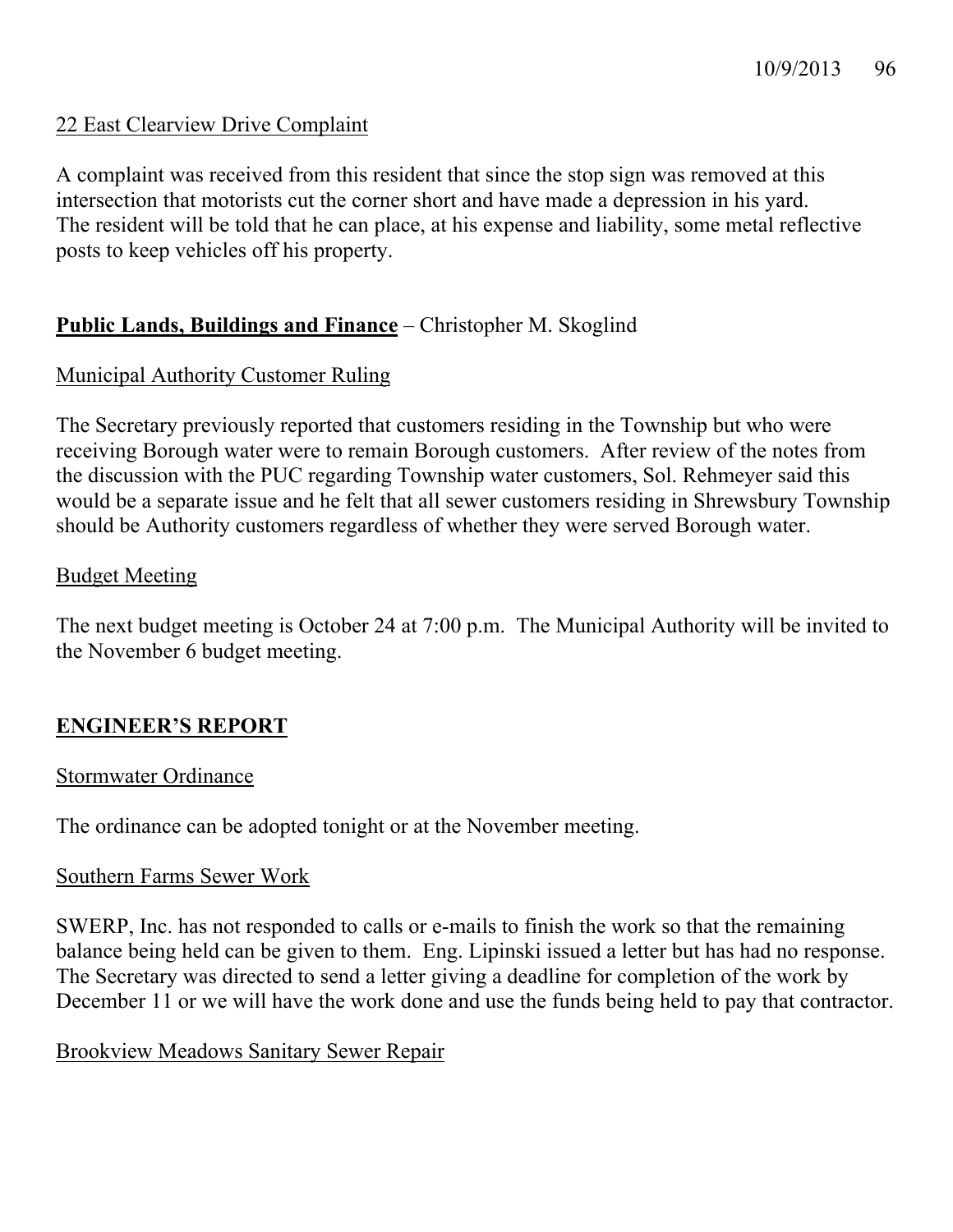This job that was bid a couple of months ago had to be stopped because a storm pipe was discovered. This work was not budgeted for 2014.

# Windy Hill Road

The Borough owes PennDOT \$23,223.63 for our share of the work and PennDOT owes the Borough \$10,445.34 for its share. No check or invoice was received.

### Heathcote Glen II

The final plan was recorded; all fees were paid.

#### 95 East Forrest Avenue

The land development plan was filed on August 23 and Council must act on the plan or an extension of time must be done by the December Council meeting.

#### Stormwater Ordinance

M. Sharkey questioned the size of shed and thought it should be increased. Currently, the size is 100 square feet. After discussion, it was decided to increase the size to 150 square feet and a simplified plan is still allowed.

# **SOLICITOR'S REPORT**

#### Refuse and Recyclable Collection

Sol. Rehmeyer prepared the Agreement for Refuse and Recyclable Collection between the Borough and Republic Services. President Ridgely and the Secretary signed two copies of the Agreement.

#### Comcast Cable Franchise Agreement

The ordinance re-adopting the cable franchise agreement with the correct entity has been advertised and is ready for adoption. Due to the Borough having to re-advertise the ordinance, Comcast has offered to donate \$500.00 sponsorship toward the annual appreciation dinner. The cost of advertisement is \$162.60.

C. Skoglind moved that Ordinance 2013-4 be adopted.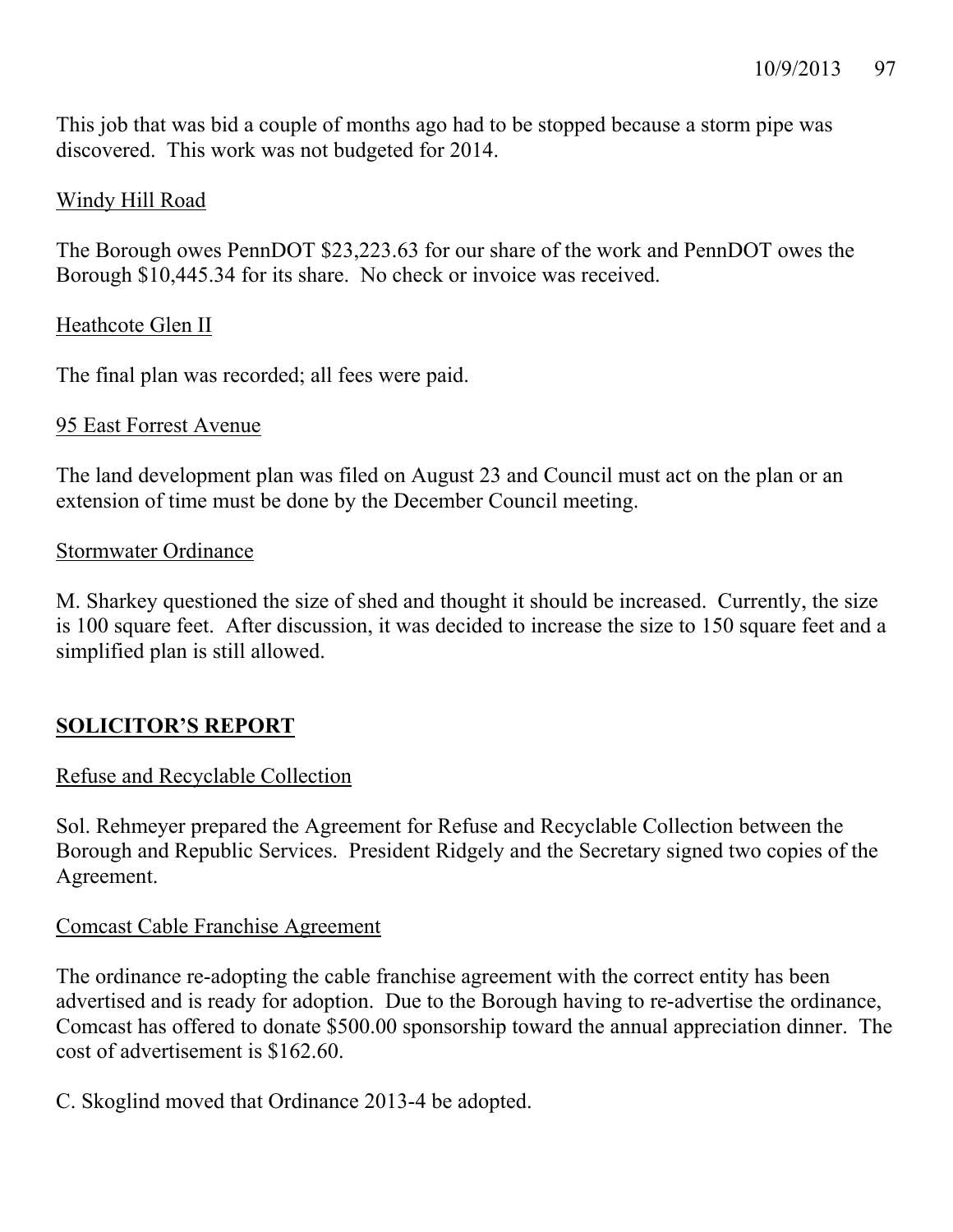M. Sharkey seconded. The motion carried with all in favor.

# Heathcote Glen

The letter of credit was finalized and the plan was recorded.

### Heathcote Glen I Easement Obstructions

Sol. Rehmeyer has been working with B. Sweitzer and Eng. Lipinski to address issues with property located at 4 Bedford Court and 12 Cardiff Road. Draft letters were prepared advising the property owners the easement area is to be free of obstructions but the Borough will allow the drainage area and fence to remain. However, if the Borough needs access to the area, the property owner is responsible for removal and the cost thereof.

#### Draft Zoning Fee Schedule

Per Council's request, Sol. Rehmeyer prepared a draft zoning fee schedule

### Covington Ridge III

Richard Leatham of S & A Homes submitted a letter that Kinsley Construction still feels the original amount of surety of \$782,022.00 to be accurate.

# **Public Safety, Welfare and Personnel** – Michael G. Sharkey

#### 2014 Animal Care and Housing Agreement with the S.P.C.A.

The 2014 agreement is the same as the 2013 agreement.

- E. Stoley moved to authorize the signing of the agreement with the S.P.C.A.
- F. Arbogast seconded. The motion carried with all in favor.

# **Secretary's Report** – Cindy L. Bosley

#### Tree Lighting Ceremony

The tree lighting is tentatively scheduled for Sunday, December 1 at 6:00 p.m. but the date may change if the school's jazz band is not able to participate on that date.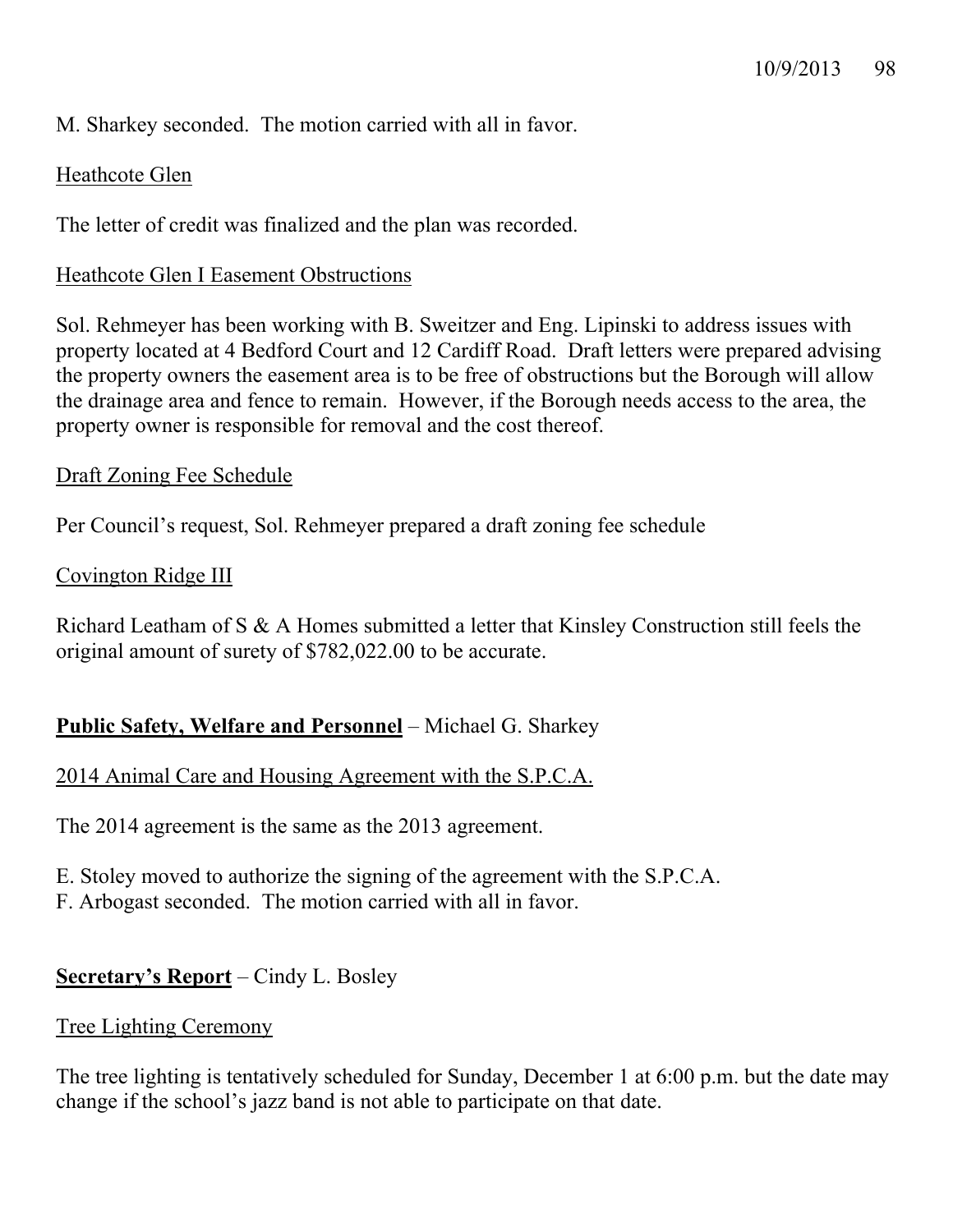# York County Boroughs Association

The annual meeting will be November 9 in Red Lion.

# **York Adams Tax Bureau** – Michael G. Sharkey

The recent minutes from the Bureau that were distributed discussed the goal of universal ownership and suggested the percentage of ownership shall be determined by a three-year average of the earned income tax revenues. Also, it was proposed to use the pre-Act 32 unallocated funds to pay back the original members who directed their past unallocated tax monies for the purchase and renovation of the North Duke Street property; the Borough supports the proposals.

### **Subdivision, Land Development & Zoning** – Eric W. Stoley

# **Planning Commission/Regional Planning Commission** – Eric W. Stoley

# **UNFINISHED BUSINESS**

# Issue Control Sheet

The issue control sheet was reviewed and updated.

# **NEW BUSINESS**

#### Re-appointments

Keith Wills to the Planning Commission; new term to expire 7/15/17 Jessica Buck to the Planning Commission; new term to expire 7/15/17

C. Skoglind moved to approve the re-appointments. E. Stoley seconded. The motion carried with all in favor.

# **COMMUNICATIONS**

Ribbon Cutting Ceremony